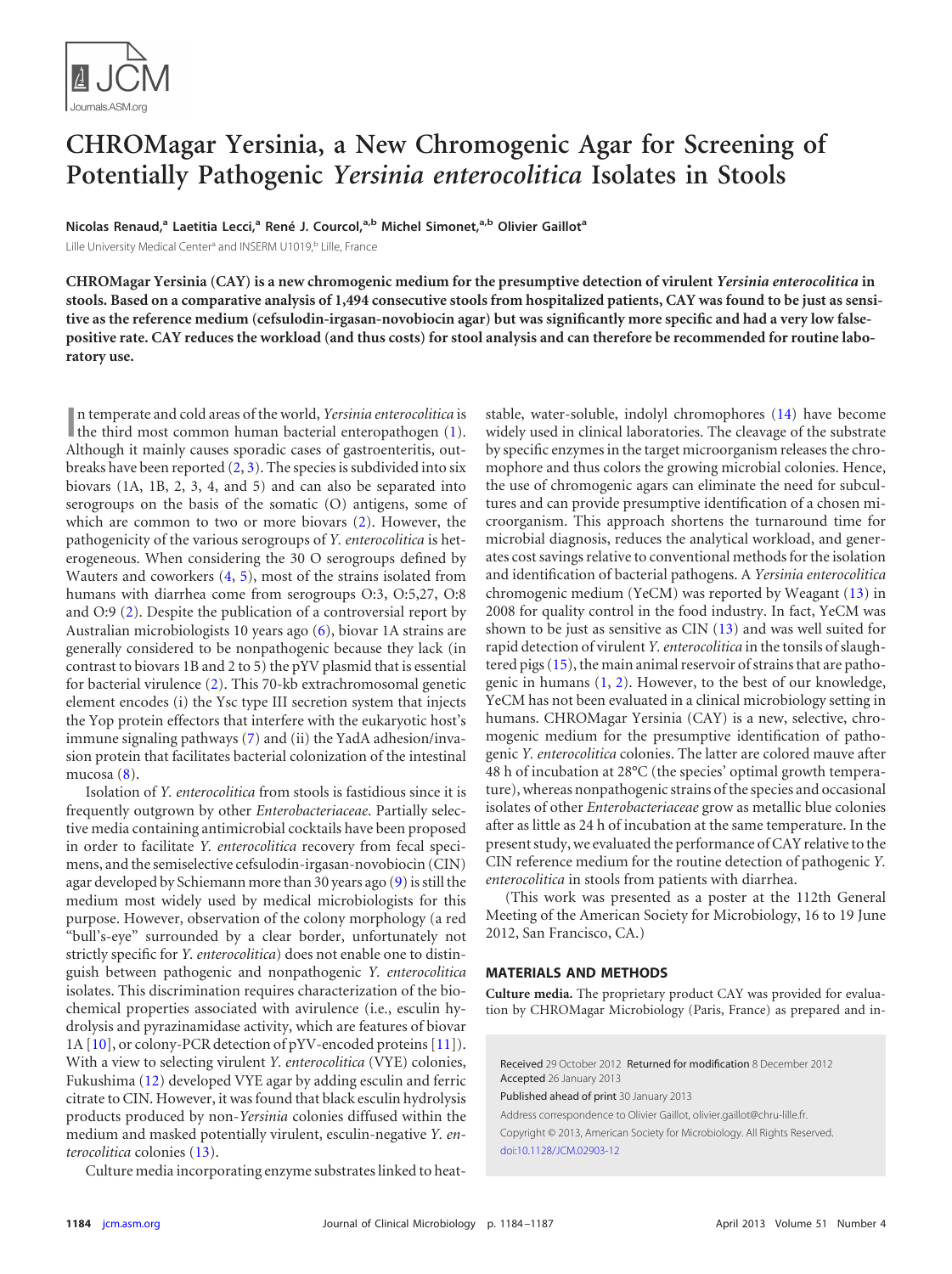#### <span id="page-1-0"></span>**TABLE 1** *Yersinia* stock isolates used in the present study

| Species               | Strains <sup><math>a</math></sup>                                                                                                                                           | No. of<br>strains | Colonial aspect on CAY <sup>b</sup> |           |
|-----------------------|-----------------------------------------------------------------------------------------------------------------------------------------------------------------------------|-------------------|-------------------------------------|-----------|
|                       |                                                                                                                                                                             |                   | Color                               | Size (mm) |
| Y. enterocolitica     |                                                                                                                                                                             |                   |                                     |           |
| Biovar 1A             | NEM7, LUMC3192, LUMC3847, RDH25383, RDH30963, RUMC646896,<br>RUMC648126, RUMC663603                                                                                         | 8                 | Metallic blue                       | $1 - 3$   |
| Biovar 1B             | 8081, NEM6, WA, LUMC1497, LUMC 3100                                                                                                                                         | 5                 | Mauve                               | $1 - 2$   |
| Biovar <sub>2</sub>   | NEM3, NEM5, LUMC1484, LUMC1503, LUMC1681, LUMC1682                                                                                                                          | 6                 | Mauve                               | $1 - 2$   |
| Biovar <sub>3</sub>   | IP383, IP864, LUMC1135, RDH29135, RDH30976                                                                                                                                  | 5                 | Mauve                               | $1 - 2$   |
| Biovar <sub>4</sub>   | LUMC992, NEM1, NEM2, NEM4, LUMC4173, LUMC1491, LUMC1683,<br>LUMC1996, LUMC4035, RDH25203, RDH28460, RDH29088,<br>RDH30205                                                   | 13                | Mauve                               | $1 - 2$   |
| Biovar <sub>5</sub>   | LUMC2491, LUMC1502, LUMC1680                                                                                                                                                | 3                 | Mauve                               | $1 - 2$   |
| Y. pseudotuberculosis | IP1553, IP2775, IP2790, IP2926, YPIII, KM, ST, LUMC1136, LUMC1498,<br>LUMC1499, LUMC1500, LUMC1501, LUMC1504, LUMC1505,<br>LUMC1506, LUMC1507, LUMC2085, LUMC2149, RDH28967 | 19                | No growth                           | No growth |
| Y. kristensenii       | IP7577, IP7117, IP24418, LUMC1573, LUMC2147                                                                                                                                 | 5                 | No growth                           | No growth |
| Y. aldovae            | LUMC2151, LUMC2152, LUMC2153, LUMC2219                                                                                                                                      | 4                 | No growth                           | No growth |
| Y. bercovieri         | IP24495, IP24511, IP25595, RUMC521167                                                                                                                                       | $\overline{4}$    | Mauve                               | $1 - 2$   |
| Y. frederiksenii      | IP14523, IP24548, IP24551                                                                                                                                                   | 3                 | Metallic blue                       | $1 - 3$   |
| Y. intermedia         | IP24596, IP24604, IP24617                                                                                                                                                   | 3                 | No growth                           | No growth |
| Y. mollaretii         | IP24077, IP24084, IP24538                                                                                                                                                   | 3                 | No growth                           | No growth |

*<sup>a</sup>* IP, Institut Pasteur, Paris, France; LUMC, Lille University Medical Center, Lille, France; NEM, Necker Children's Hospital; RDH, Robert Debré Hospital, Paris, France; RUMC, Rennes University Medical Center, Rennes, France.

*<sup>b</sup>* After 48 h of incubation in air at 28°C.

cluded 85-mm plates containing 20 ml of colorless, transparent medium. As recommended by the manufacturer, CAY plates were stored at 4°C in the dark and used within 8 weeks. CIN and Mueller-Hinton (MH) media were purchased as commercially prepared plates (Oxoid, Dardilly, France). All plates were incubated in air at 28°C in the dark. Tryptic soy broth (Oxoid) was used for liquid cultures.

**Stock isolates.** Eighty-one stock *Yersinia* strains (representing 8 species) were used in this study [\(Table 1\)](#page-1-0). There were 40 *Y. enterocolitica* strains.

**Medium fertility.** The capacity of CAY and CIN to grow *Y. enterocolitica* stock isolates was compared to that of nonselective MH medium. For this purpose, 100  $\mu$ l of bacterial suspensions containing ca. 200 CFU, prepared from each of the 40 isolates, was plated simultaneously on the CAY, CIN, and MH media and then incubated at 28°C for 48 h before colonies were counted. The percentage of growth on CAY and CIN compared to MH was calculated as the ratio  $(\times 100)$  of the number of colonies on CAY or CIN to the number of colonies on MH.

**Clinical samples.** Between November 2011 and March 2012, we analyzed all diarrheic stools from inpatients and outpatients (one sample per patient) at Lille University Medical Center. A standardized sample volume  $(50 \mu l)$  of liquid stool or stool liquefied in saline solution) was streaked onto CAY and CIN plates. All plates were incubated in the dark at 28°C in air for 48 h. All suspect colonies (i.e., mauve colonies measuring 1 to 2 mm in diameter on CAY and red "bull's-eye" colonies on CIN) were identified.

**Bacterial identification.** Matrix-assisted laser desorption ionization– time of flight mass spectrometry (MALDI-TOF MS) was performed on a Microflex system (Brüker Daltonics,Wissembourg, France), as previously described [\(16\)](#page-3-15) for the identification of bacterial colonies. When MALDI-TOF MS did not provide sufficient interspecies discrimination, identification was performed by colony-PCR amplification and sequencing of the

16S rRNA genes using the fD1/rp2 primers designed by Weisburg et al. [\(17\)](#page-3-16). All clinical isolates of *Y. enterocolitica* were screened for the *yadA* gene, using the PCR assay described by Blais and Phillippe [\(18\)](#page-3-17).

A protocol reported by Robins-Browne was adapted for *Y. enterocolitica* biotyping [\(19\)](#page-3-18). Briefly, we studied esculin and Tween 80 hydrolysis, nitrate reductase and pyrazinamidase activities, indole production from tryptophan, and D-xylose use. Pathogenic (*yadA*-positive) *Y. enterocolitica* isolates were serotyped by slide agglutination using O:3, O:5, O:8, O:9, and O:27 (SIFIN, Berlin, Germany).

**Statistical analyses.** Intermedium differences in fertility and specificity were evaluated with a Wilcoxon test and a Yates-corrected  $\chi^2$  test, respectively. The threshold for statistical significance was set to  $P < 0.05$ .

## **RESULTS AND DISCUSSION**

We first evaluated CAY's ability to support the growth of *Yersinia* spp. All 40 *Y. enterocolitica* strains grew on CAY; the 32 pathogenic strains (biovars 1B and 2 to 5) produced colorless colonies after 24 h of incubation and mauve colonies (1 to 2 mm in diameter) after 48 h [\(Fig. 1A\)](#page-2-0). In contrast, the 8 nonpathogenic (biovar 1A) strains grew as metallic blue colonies (1 to 3 mm in diameter) after both 24 and 48 h of incubation [\(Fig. 1B\)](#page-2-0). Next, we compared the growth of the 32 non-1A strains on CAY and CIN, using nonselective MH agar as a reference (100% growth). [Table 2](#page-2-1) shows that CAY was slightly less inhibitory ( $P = 0.06$ ) than CIN for *in vitro* growth of pathogenic *Y. enterocolitica*.

The genus *Yersinia* includes another enteropathogenic species (*Y. pseudotuberculosis*) and other species seldom isolated from human stools but which are generally regarded as nonpathogenic (*Y. frederiksenii*, *Y. kristensenii*, *Y. intermedia*, *Y. mollaretii*, *Y. aldovae*,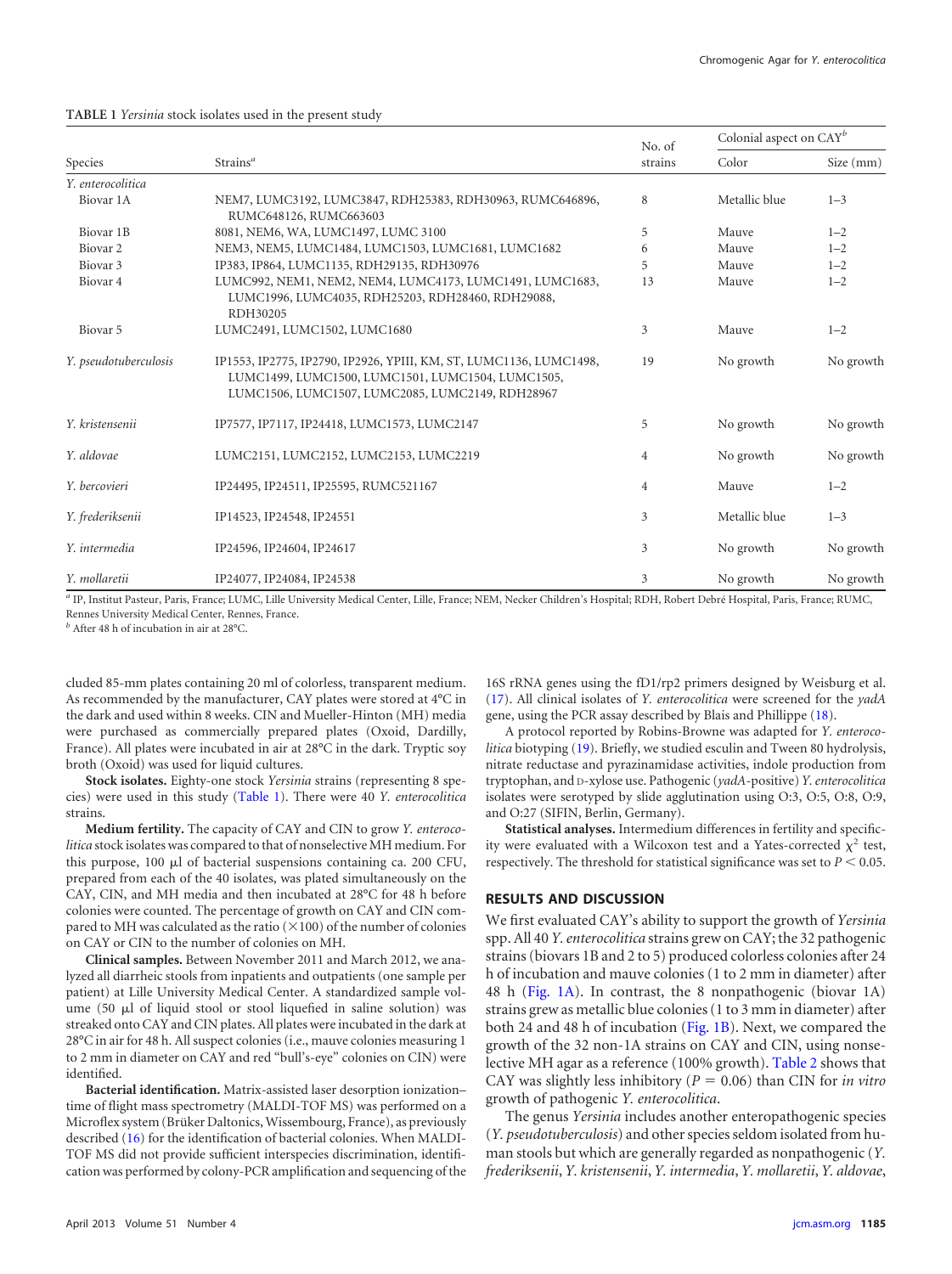

<span id="page-2-0"></span>**FIG 1** Colonies of *Y. enterocolitica* on CHROMagar Yersinia after a 48-h incubation at 28°C. Note the growth of both a pathogenic isolate (A; mauve colonies) and a nonpathogenic isolate (B; metallic blue colonies).



**FIG 2** Colonies plated on cefsulodin-irgasan-novobiocin (CIN) agar (left) and CHROMagar *Yersinia* (CAY; right) from a stool specimen containing *Citrobacter freundii*, *Morganella morganii*, and pathogenic *Yersinia enterocolitica*. On CAY, mauve colonies of pathogenic *Y. enterocolitica* (white arrowheads) can be readily distinguished from blue-green colonies of *C. freundii* (black arrowheads) after 48 h of incubation at 28°C.

and *Y. bercovieri*). None of the 19 tested *Y. pseudotuberculosis* strains grew on CAY. Similarly, *Y. kristensenii* (*n* 5), *Y. aldovae*  $(n = 4)$ , *Y. intermedia*  $(n = 3)$ , and *Y. mollaretii*  $(n = 3)$  did not grow on CAY. In contrast, *Y. frederiksenii*(*n* 3) and *Y. bercovieri*  $(n = 4)$  yielded colonies that looked the same as nonpathogenic (metallic blue) and pathogenic (mauve) *Y. enterocolitica* colonies, respectively [\(Table 1\)](#page-1-0).

CAY and CIN agar were then compared prospectively for the routine isolation and presumptive identification of pathogenic *Y. enterocolitica* in a medical laboratory. In all, 1,494 consecutive diarrheic stool samples were plated in parallel on the two media. Cultures were examined by a single operator after 48 h. From the 1,494 stools analyzed, we isolated a total of six pathogenic (*yadA*positive and esculin- and pyrazinamidase-negative) isolates on CAY, which all grew as typical mauve colonies. These pathogenic isolates variously belonged to bioserovars  $4/O:3$  ( $n = 2$ ),  $2/O:9$  $(n = 1)$ , and 5/O:3  $(n = 3)$ . There were 14 false positives on CAY, corresponding to colonies of *Stenotrophomonas maltophilia* (number of stool specimens [*n*] 9), *Shewanella putrefaciens*  $(n = 1)$ , *Y. bercovieri*  $(n = 1)$ , and *Brevundimonas terrae* (a species previously unknown in this setting;  $n = 3$ ). In contrast, culture on CIN revealed 12 typical *Y. enterocolitica* isolates, of which six were

<span id="page-2-1"></span>**TABLE 2** Growth of *Yersinia enterocolitica* stock isolates on CHROMagar Yersinia and CIN agar compared to MH agar

|                | No. of  | % growth relative to MH<br>$on^a$ : |             |                 |
|----------------|---------|-------------------------------------|-------------|-----------------|
| Biovar         | strains | CAY                                 | CIN         | P               |
| Nonpathogenic  |         |                                     |             |                 |
| 1A             | 8       | $60 \pm 26^{\circ}$                 | $39 \pm 39$ | NS <sup>b</sup> |
| Pathogenic     |         |                                     |             |                 |
| 1B             | 5       | $32 \pm 34$                         | $21 \pm 21$ | NS              |
| 2              | 6       | $52 \pm 37$                         | $48 \pm 41$ | <b>NS</b>       |
| 3              | 5       | $43 \pm 24$                         | $37 \pm 33$ | <b>NS</b>       |
| $\overline{4}$ | 13      | $44 \pm 38$                         | $30 \pm 31$ | <b>NS</b>       |
| 5              | 3       | $27 \pm 23$                         | $22 \pm 39$ | <b>NS</b>       |
| All non-1A     | 32      | $60 \pm 33$                         | $32 \pm 32$ | 0.06            |

 $a$ <sup>a</sup> Values are means  $\pm$  standard deviations.

*<sup>b</sup>* NS, not significant.

<span id="page-2-2"></span>the *yadA*-positive, esculin- and pyrazinamidase-negative isolates also identified on CAY. The remaining six were *yadA* negative, esculin and pyrazinamidase positive, belonged to biovar 1A, and had grown on CAY as blue colonies; they had been isolated in a clinical setting that did not suggest yersiniosis. Besides those six nonpathogenic *Y. enterocolitica* isolates, 137 false-positive results were observed on CIN, which corresponded to colonies of *Citrobacter freundii* (*n* 88), *Providencia stuartii* (*n* 23), *Providencia rettgeri*(*n* 12), *Aeromonas*spp. (*n* 12), *Acinetobacter johnsonii*  $(n = 1)$ , and *Achromobacter xylosoxidans*  $(n = 1)$ .

Here, we found that the new chromogenic medium CAY is well suited to routine laboratory screening for pathogenic *Y. enterocolitica* in stools [\(Fig. 2\)](#page-2-2). Compared to CIN, CAY did not detect nonpathogenic isolates, thus limiting the risk of inappropriate antibiotic prescription. Although the composition of CAY is a trade secret held by CHROMagar, a pathogenic (pYV-positive) wild-type strain, 8081, and its isogenic, plasmid-cured (i.e., nonpathogenic) derivative both yielded mauve colonies on the medium (data not shown). This finding indicates that the chromogenic reaction targets chromosomally encoded *Y. enterocolitica* enzymes. By studying almost 1,500 consecutive stool samples, we found that CAY's specificity (99%) was significantly greater than that of CIN (90.4%) ( $P < 0.001$ ). Furthermore, CAY had an approximately 10-fold-lower false-positive rate than CIN. Whereas the use of CIN agar requires complementary tests to establish whether *Y. enterocolitica* isolates are pathogenic or not, the CAY medium detects pathogenic *Y. enterocolitica* directly and generates few false positives (since the main species *S. maltophilia* and *Y. bercovieri* are infrequently encountered in clinical stool analysis). Six pathogenic *Y. enterocolitica* isolates (0.4% of all stool specimens) were identified by use of CAY and CIN media. This low incidence most likely reflects the time of year of stool collection (November to March), since the occurrence of human *Y. enterocolitica* infection is known to be higher during summer and fall. The equal number of isolates suggests that CAY and CIN have the same sensitivity. However, our preliminary experiments showed that CAY was slightly less inhibitory than CIN for the growth of pure suspensions of *Y. enterocolitica*.

According to a recent report from the European Union [\(1\)](#page-3-0), the other enteropathogenic *Yersinia* species (*Y. pseudotuberculosis*) causes approximately 100-fold fewer human infections than *Y.*